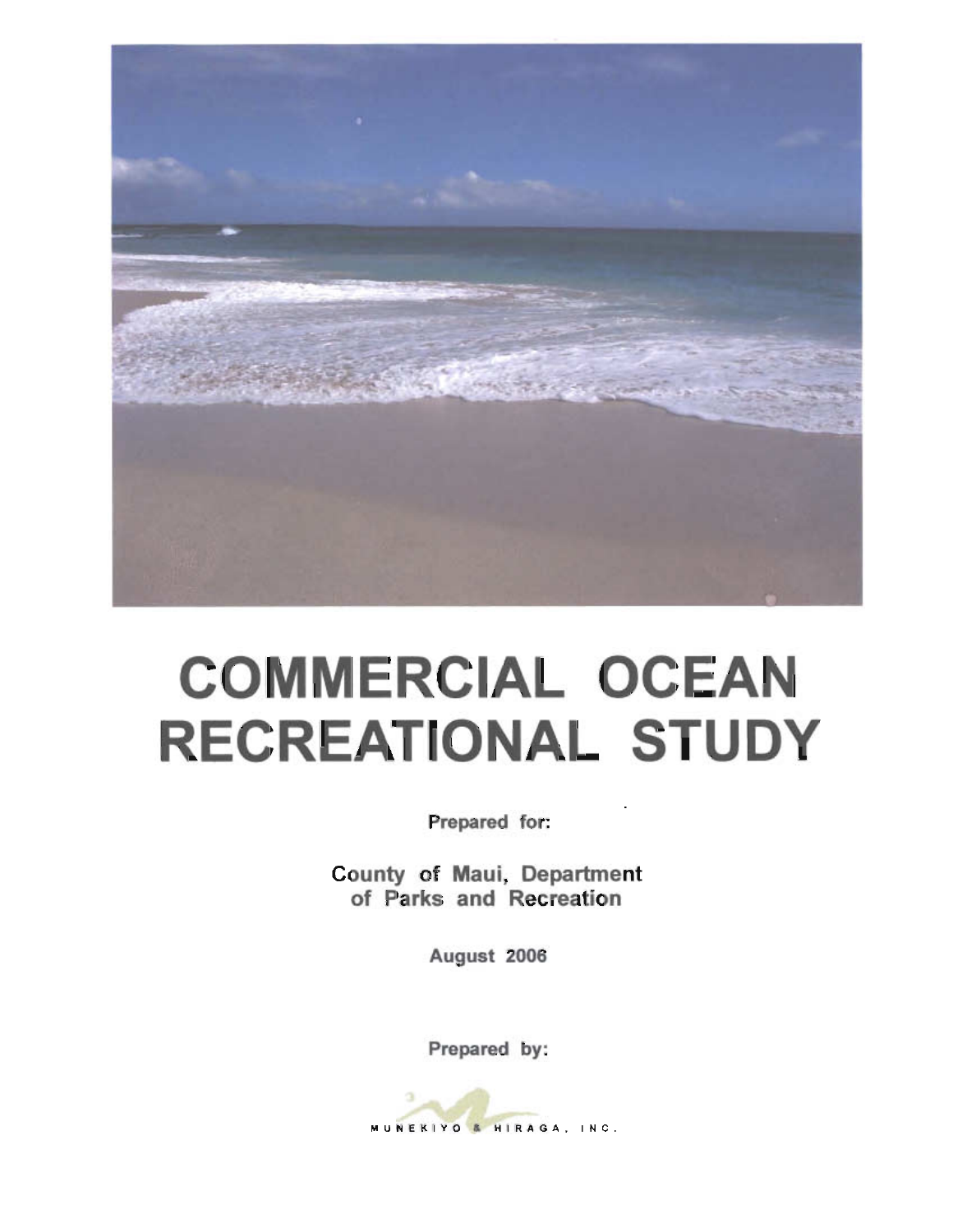## **CONTENTS**

| Preface |    |                                                         | İ              |
|---------|----|---------------------------------------------------------|----------------|
| Ι.      |    | PROJECT OVERVIEW AND METHODOLOGICAL<br><b>FRAMEWORK</b> | 1              |
|         | Α. | <b>INTRODUCTION</b>                                     | 1              |
|         | B. | <b>ORDINANCE BACKGROUND</b>                             | 3              |
|         | C. | STUDY GOAL AND OBJECTIVES                               | 6              |
|         | D. | STUDY DEFINITIONS AND ABBREVIATIONS                     | $\overline{7}$ |
|         | Е. | <b>STUDY SCOPE</b>                                      | 8              |
|         |    | 1.<br>Beach Parks Addressed in Study Scope              | 9              |
|         | F. | <b>SCOPE IMPLICATIONS</b>                               | 12             |
|         | G. | METHODOLOGICAL FRAMEWORK                                | 13             |
|         |    | 1.<br><b>Introduction</b>                               | 13             |
|         |    | Methodological Framework<br>2.                          | 13             |
|         |    | <b>CORA Operator Survey</b><br>a.                       | 13             |
|         |    | <b>Beach Park Assessments</b><br>b.                     | 16             |
|         |    | <b>Field Observations</b><br>C.                         | 26             |
|         |    | Stakeholder Dialogue<br>d.                              | 27             |
| Ⅱ.      |    | <b>CORA OPERATOR SURVEY</b>                             | 32             |
|         | A. | <b>INTRODUCTION</b>                                     | 32             |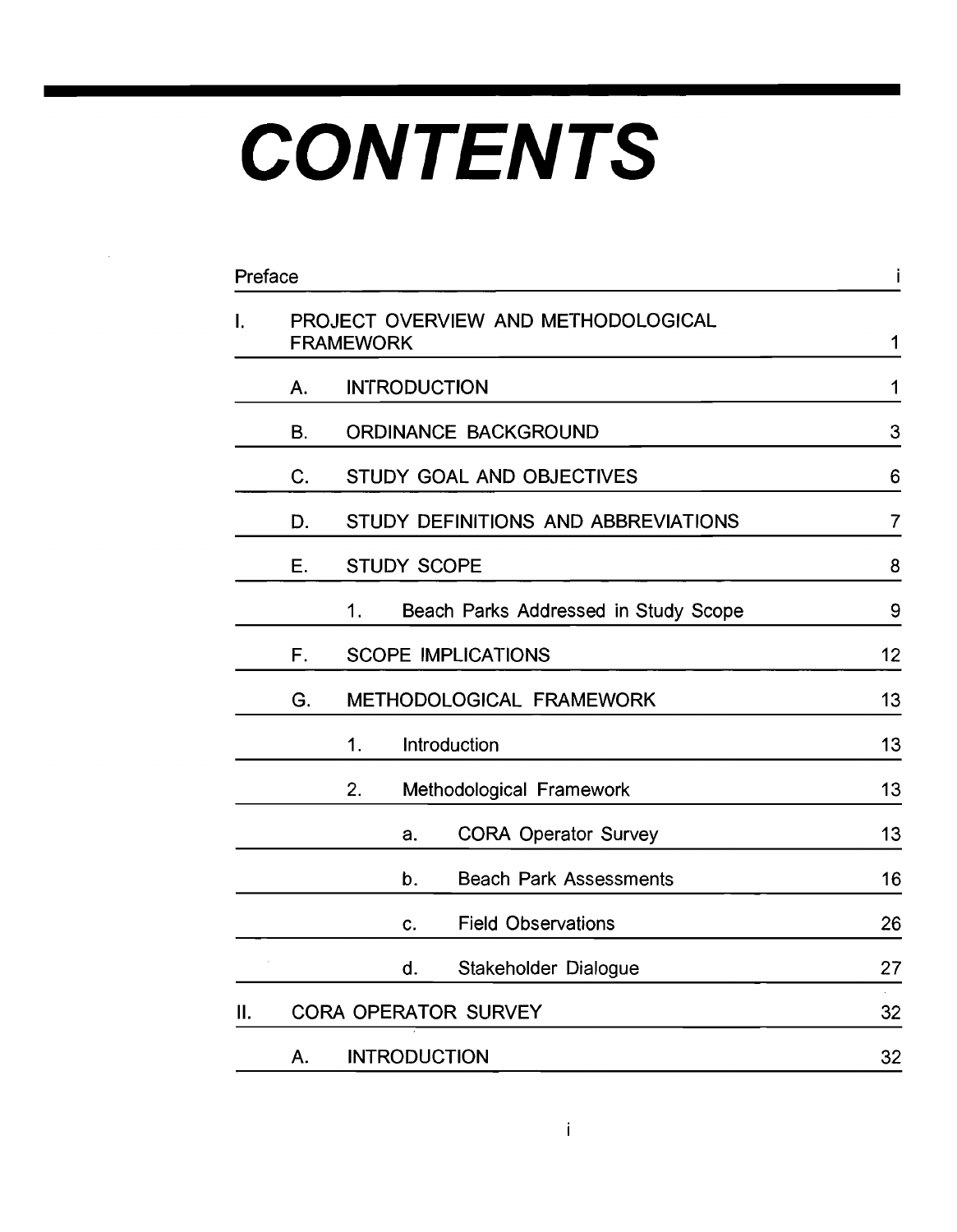|    | В. |    | <b>INDUSTRY</b>     | ROLE OF CORA OPERATIONS IN MAUI VISITOR                           | 32 |
|----|----|----|---------------------|-------------------------------------------------------------------|----|
|    | C. |    |                     | CORA SURVEY GOAL AND OBJECTIVES                                   | 33 |
|    | D. |    |                     | <b>CORA SURVEY DATA RESULTS</b>                                   | 33 |
|    |    | 1. |                     | <b>Company Profile</b>                                            | 34 |
|    |    |    | a.                  | <b>Total Number of Employees</b>                                  | 34 |
|    |    |    | b.                  | <b>Years in Business</b>                                          | 34 |
|    |    |    | c.                  | <b>Company Vehicles</b>                                           | 35 |
|    |    |    | d.                  | <b>Operation Time</b>                                             | 35 |
|    |    | 2. |                     | Ocean Activity Information                                        | 35 |
|    |    |    | a.                  | <b>CORA Activities Offered</b>                                    | 35 |
|    |    |    | b.                  | <b>CORA Company Profile</b>                                       | 36 |
|    |    |    | c.                  | <b>Beach Park Use Assessment</b>                                  | 38 |
|    |    | 3. |                     | <b>Future Plans for CORA Operations</b>                           | 46 |
|    |    |    | a.                  | Plans for Expansion                                               | 46 |
|    |    |    | b.                  | Increase of CORA Permit Fees                                      | 46 |
|    |    | 4. |                     | <b>Comments Received from CORA Operators</b>                      | 47 |
|    | Е. |    |                     | SUMMARY AND CONCLUSIONS OF CORA OPERATOR<br><b>SURVEY RESULTS</b> | 50 |
|    |    | 1. |                     | <b>Survey Limitations</b>                                         | 50 |
|    |    | 2. |                     | <b>Survey Conclusions</b>                                         | 51 |
| Ш. |    |    |                     | <b>BEACH PARK ASSESSMENTS</b>                                     | 54 |
|    | A. |    | <b>INTRODUCTION</b> |                                                                   | 54 |
|    |    |    |                     |                                                                   |    |

 $\label{eq:2.1} \mathcal{L}(\mathcal{L}^{\text{max}}) = \mathcal{L}(\mathcal{L}^{\text{max}})$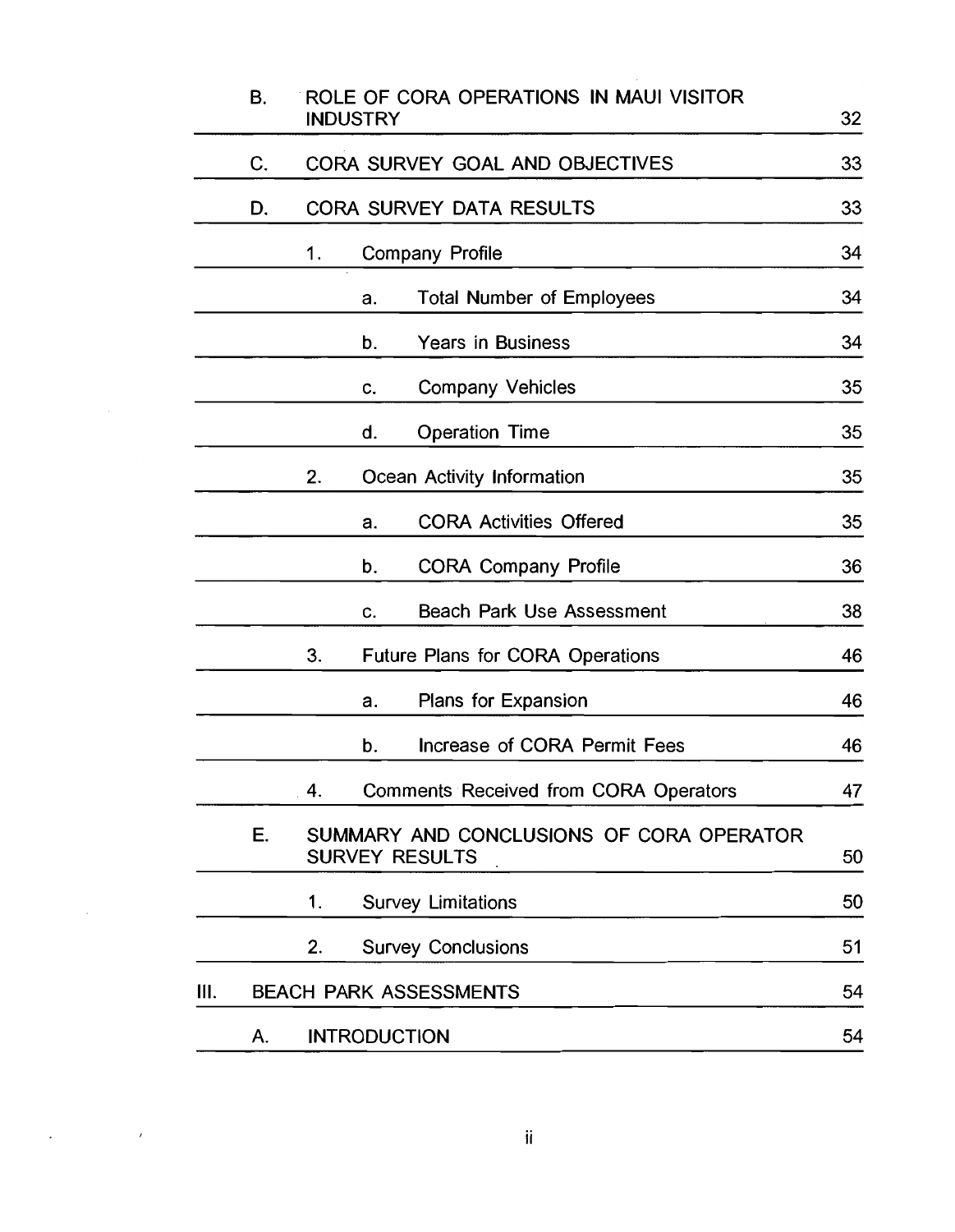| B. |    | <b>BEACH PARK ASSESSMENTS</b>  |                                            | 58               |
|----|----|--------------------------------|--------------------------------------------|------------------|
|    | 1. |                                | Kihei-Makena Community Plan Region         | 60               |
|    | 2. |                                | West Maui Community Plan Region            | 185              |
|    | 3. |                                | Wailuku-Kahului Community Plan Region      | 288              |
|    |    | <b>Regional Overview</b><br>a. |                                            | 290              |
|    |    | b.                             | <b>General Beach Park Conditions</b>       | 291              |
|    |    | c.                             | <b>Site-Specific Beach Park Conditions</b> | 309              |
|    | 4. | Hana Community Plan Region     |                                            | 343              |
|    |    | <b>Regional Overview</b><br>a. |                                            | $\bullet$<br>343 |
|    |    | b.                             | <b>General Beach Park Conditions</b>       | 346              |
|    |    | c.                             | <b>Site-Specific Beach Park Conditions</b> | 354              |
|    |    |                                |                                            |                  |
| C. |    |                                | SUMMARY OF SITE-SPECIFIC CONCERNS          | 366              |
|    | 1. |                                | Kihei-Makena Community Plan Beach Parks    | 366              |
|    |    | a.                             | <b>Memorial Beach Park</b>                 | 366              |
|    |    | b.                             | Waipuilani Beach Park                      | 368              |
|    |    | c.                             | Kalama Beach Park                          | 370              |
|    |    | d.                             | Keawakapu (I and II) Beach Park            | 371              |
|    |    | е.                             | Ulua/Mokapu Beach Park                     | 373              |
|    |    | f.                             | Palauea Beach Park                         | 374              |
|    |    | g.                             | Makena Landing Beach Park                  | 375              |
|    |    | h.                             | Maluaka Beach Park                         | 377              |

 $\mathcal{L}^{\text{max}}_{\text{max}}$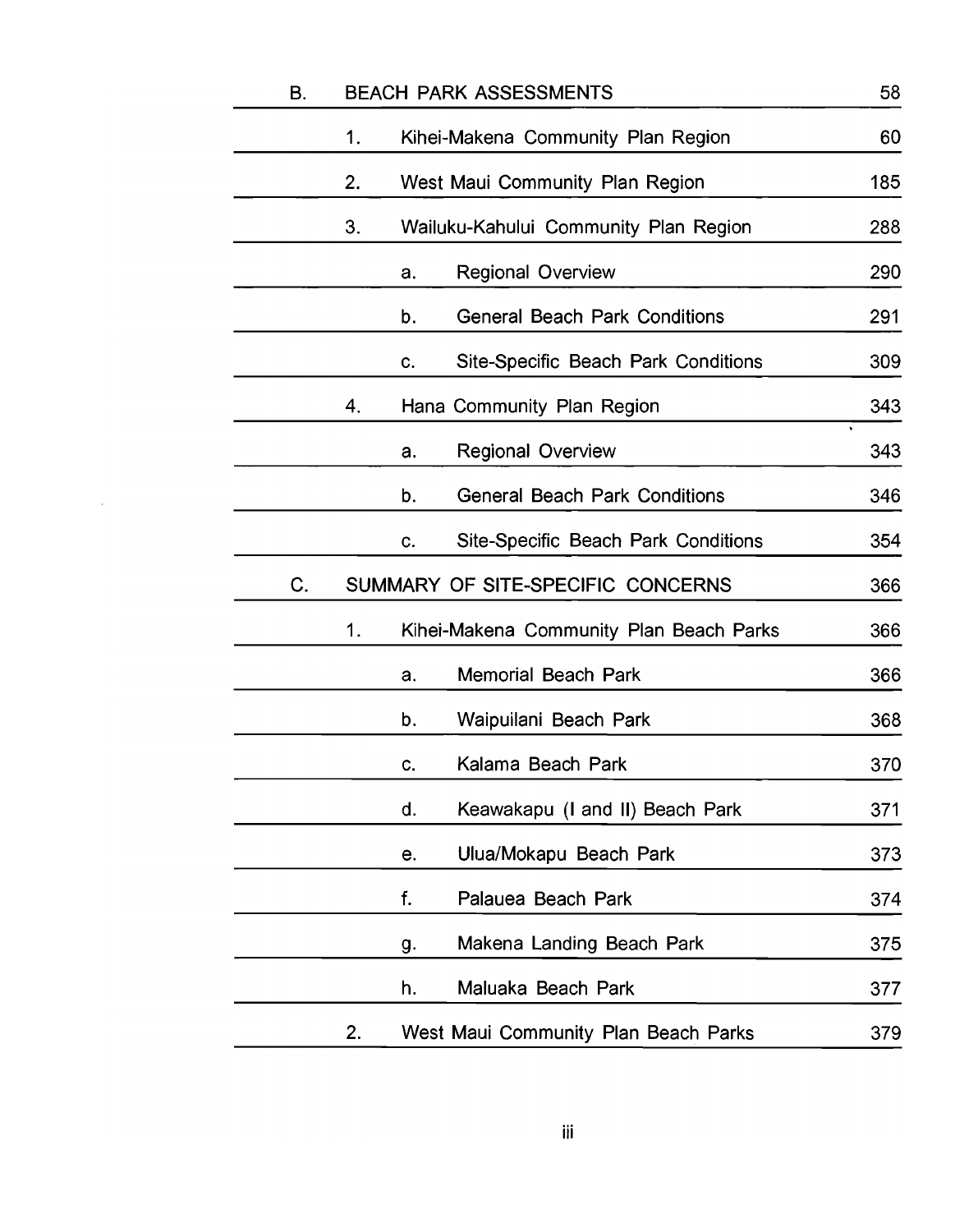|     |    |    | a.                  | Papalaua Beach Park                                                                   | 379        |
|-----|----|----|---------------------|---------------------------------------------------------------------------------------|------------|
|     |    |    | b.                  | Ukumehame Beach Park                                                                  | 379        |
|     |    |    | c.                  | Kamehameha Iki Beach Park                                                             | 380        |
|     |    |    | d.                  | Wahikuli Wayside Beach Park                                                           | 381        |
|     |    |    | е.                  | Hanakao'o Beach Park                                                                  | 381        |
|     |    |    | f.                  | D.T. Fleming Beach Park                                                               | 382        |
|     |    | 3. |                     | Wailuku-Kahului Community Plan Beach Parks                                            | 385        |
|     |    |    | a.                  | Waihee Beach Park                                                                     | 385        |
|     |    |    | b.                  | Kanaha Beach Park                                                                     | 386        |
|     |    | 4. |                     | Hana Community Plan Beach Park                                                        | 388        |
|     |    |    | a.                  | Hana Bay Beach Park                                                                   | 388        |
| IV. |    |    |                     | FOUNDATION FOR CORA RULES FORMULATION: FIELD<br>OBSERVATIONS AND FOCUS GROUP MEETINGS | 391        |
|     | A. |    | <b>INTRODUCTION</b> |                                                                                       | 391        |
|     | В. |    | <b>METHODOLOGY</b>  |                                                                                       | 392        |
|     |    | 1. |                     | <b>Field Observations</b>                                                             | 392        |
|     |    | 2. |                     | <b>CORA Focus Group Meetings</b>                                                      | 393        |
|     | C. |    |                     | <b>RESULTING RECOMMENDATIONS</b>                                                      | 396        |
|     |    |    |                     |                                                                                       |            |
|     | D. |    | <b>FINDINGS</b>     | FIELD OBSERVATIONS AND FOCUS GROUP                                                    |            |
|     |    | 1. |                     | Kihei-Makena Community Plan Beach Parks                                               |            |
|     |    |    | a.                  | <b>Memorial Beach Park</b>                                                            | 396<br>396 |
|     |    |    | b.                  | Waipuilani Beach Park                                                                 | 396<br>402 |

 $\sim$ 

 $\mathcal{A}^{\mathcal{A}}$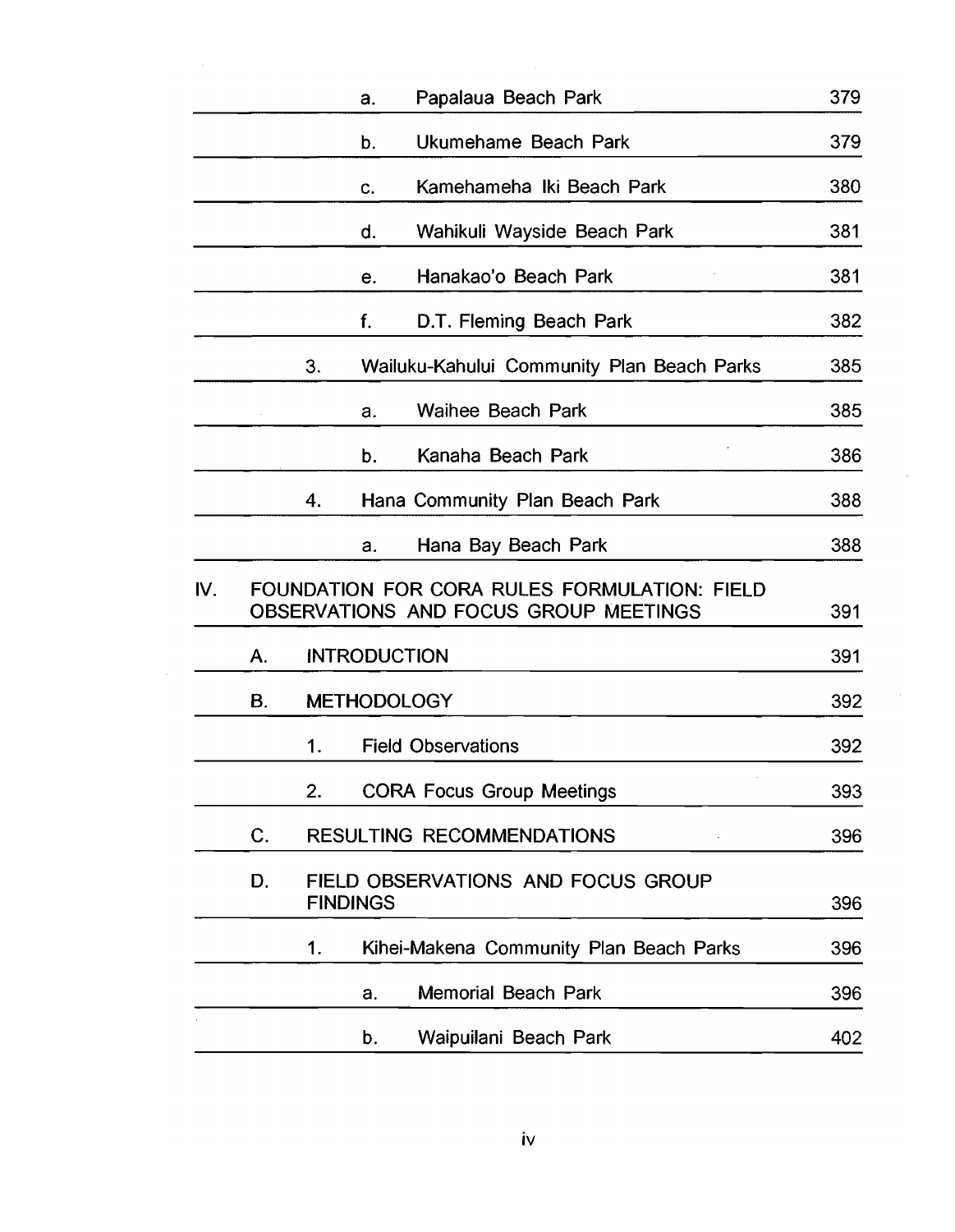| Kalama Beach Park<br>C.                               | 406                                            |
|-------------------------------------------------------|------------------------------------------------|
| Keawakapu (I and II) Beach Park<br>d.                 | 411                                            |
| Ulua/Mokapu Beach Park<br>е.                          | 417                                            |
| f.<br>Palauea Beach Park                              | 425                                            |
| Makena Landing Beach Park<br>g.                       | 430                                            |
| Maluaka Beach Park<br>h.                              | 443                                            |
| 2.<br>West Maui Community Plan Beach Parks            | 450                                            |
| Papalaua Beach Park<br>a.                             | 450                                            |
| b.<br>Ukumehame Beach Park                            | 453                                            |
| Kamehameha Iki Beach Park<br>c.                       | 456                                            |
| Wahikuli Wayside Beach Park<br>d.                     | 463                                            |
| Hanakao'o Beach Park<br>e.                            | 466                                            |
| f.<br>D.T. Fleming Beach Park                         | 470                                            |
| 3.<br>Wailuku-Kahului Community Plan Beach Parks      | 476                                            |
| Waihee Beach Park<br>a.                               | 476                                            |
| b.                                                    | Kanaha Beach Park (Undeveloped Portion)<br>477 |
| c.                                                    | Kanaha Beach Park (Developed Portion)<br>482   |
| Hana Community Plan Beach Parks<br>4.                 | 490                                            |
| Hana Bay Beach Park<br>a.                             | 490                                            |
| Е.<br><b>GENERAL OBSERVATIONS AND RECOMMENDATIONS</b> | 490                                            |
| <b>General Observation</b><br>1.                      | 490                                            |
| <b>General Recommendations</b><br>2.                  | 492                                            |

 $\mathcal{A}^{\text{max}}_{\text{max}}$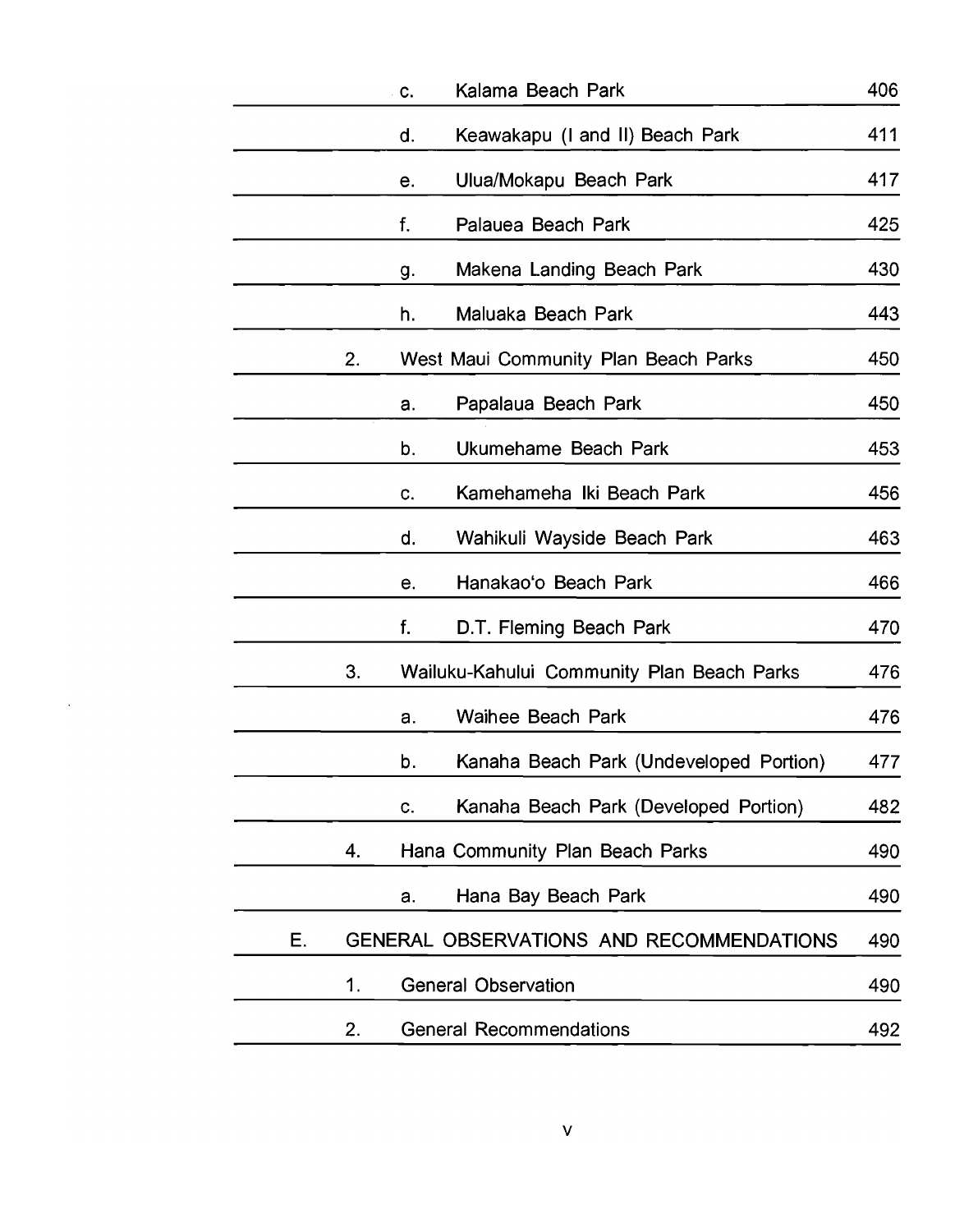| V. |                   | ADMINISTRATIVE RULES FORMULATION PROCESS                          | 498 |
|----|-------------------|-------------------------------------------------------------------|-----|
|    | А.                | SUMMARY OF RULES FORMULATION PROCESS                              | 498 |
|    |                   | Preparation and Review of Working Paper No. 1<br>1.               | 498 |
|    |                   | <b>Focus Group Discussion Meetings</b><br>2.                      | 500 |
|    |                   | Preparation and Review of Working Paper No. 2<br>3.               | 500 |
|    |                   | 4.<br>Parks and Economic Development Committee<br>Workshop        | 501 |
|    |                   | 5.<br>Preparation and Review of Working Papers No. 3 and<br>No. 4 | 501 |
|    | В.                | <b>NEXT STEPS</b>                                                 | 503 |
|    | C.                | ADMINISTRATIVE RULES ADOPTION PROCEDURE                           | 504 |
|    | D.                | CONCLUSION AND RECOMMENDATIONS FOR FUTURE<br><b>WORK</b>          | 505 |
|    | <b>REFERENCES</b> |                                                                   |     |
|    |                   | <b>LIST OF APPENDICES</b>                                         |     |

- A Ordinance No. 3143, Bill No. 34
- B CORA Operator Survey Form
- C Stakeholder Dialogue Meeting Notices
- D Comments Received During Stakeholder Dialogue Meetings
- E Agenda and Minutes for June 16, 2005 Parks and Economic Development Meeting

 $\mathcal{L}$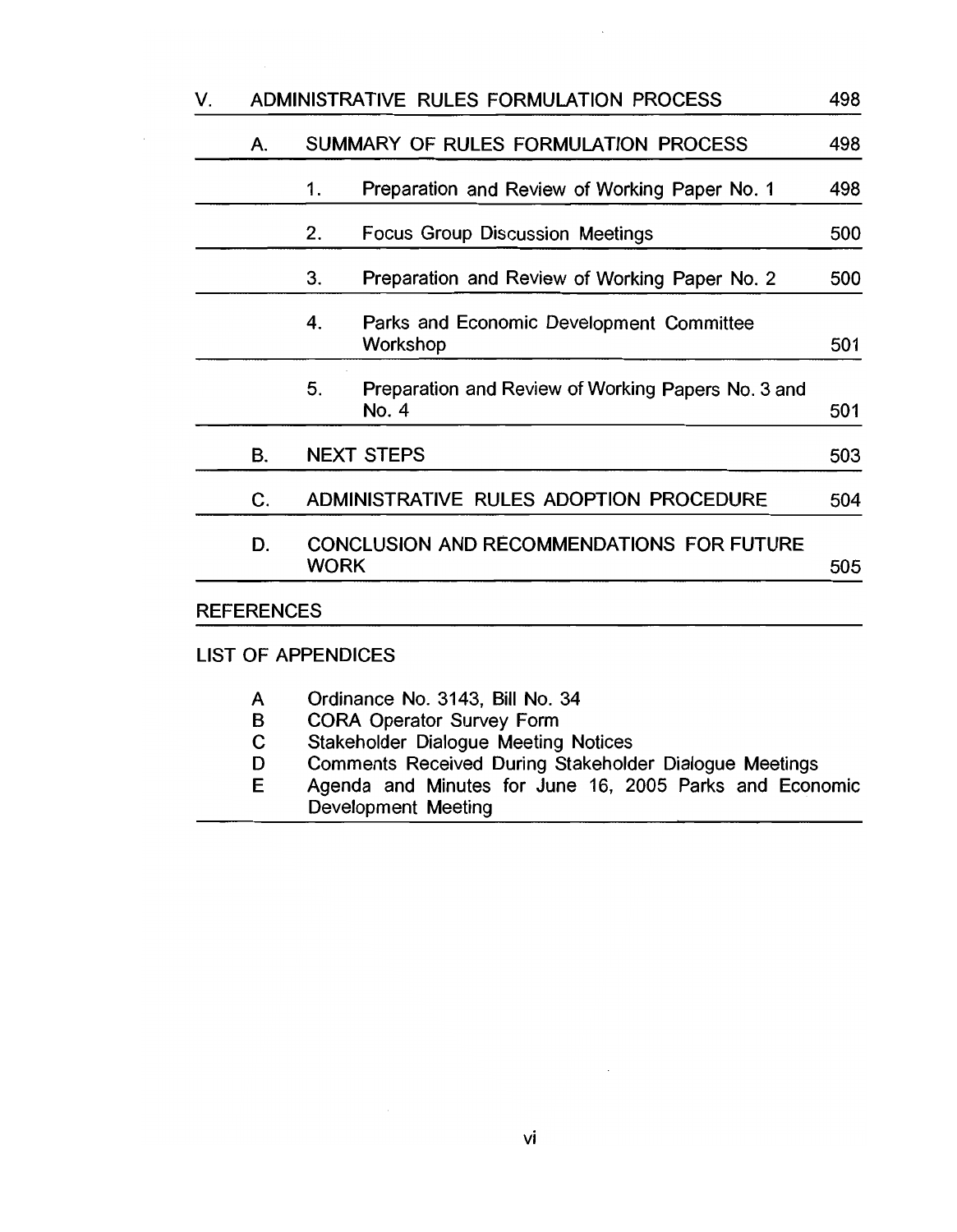## LIST OF FIGURES

| $I-1$     | Location Map for Studied Beach Parks                       | 17  |
|-----------|------------------------------------------------------------|-----|
| $III-1$   | Kihei-Makena Community Plan Map                            | 61  |
| $III-2$   | Memorial Beach Park Regional Location Map                  | 81  |
|           |                                                            | 82  |
| $III-3$   | Memorial Beach Park Boundary Map                           |     |
| $III - 4$ | Memorial Beach Park Aerial Site Photo                      | 83  |
| $III-5$   | Memorial Beach Park Facilities and Resources               | 85  |
| $III-6$   | Memorial Beach Park Site-Specific Considerations           | 92  |
| $III-7$   | Waipuilani Beach Park Regional Location Map                | 95  |
| $III-8$   | Waipuilani Beach Park Boundary Map                         | 96  |
| $III-9$   | Waipuilani Beach Park Aerial Site Photo                    | 97  |
| $III-10$  | Waipuilani Beach Park Facilities and Resources             | 99  |
|           |                                                            |     |
| $III-11$  | Waipuilani Beach Park Site-Specific Considerations         | 102 |
| $III-12$  | Kalama Beach Park Regional Location Map                    | 107 |
| $III-13$  | Kalama Beach Park Boundary Map                             | 108 |
| $III-14$  | Kalama Beach Park Aerial Site Photo                        | 109 |
| III-15    | Kalama Beach Park Facilities and Resources                 | 112 |
| $III-16$  | Kalama Beach Park Site-Specific Considerations             | 115 |
| $III-17$  | Keawakapu (1 & II) Beach Park Regional Location Map        | 118 |
| $III-18$  | Keawakapu (1 & II) Beach Park Boundary Map                 | 120 |
| $III-19$  | Keawakapu (1 & II) Beach Park Aerial Site Photo            | 121 |
| $III-20$  | Keawakapu (I & II) Beach Park Facilities and Resources     | 123 |
|           |                                                            |     |
| $III-21$  | Keawakapu (I & II) Beach Park Site-Specific Considerations | 127 |
| $III-22$  | Ulua/Mokapu Beach Park Regional Location Map               | 131 |
| $III-23$  | Ulua/Mokapu Beach Park Boundary Map                        | 132 |
| $III-24$  | Ulua/Mokapu Beach Park Aerial Site Photo                   | 133 |
| $III-25$  | Ulua/Mokapu Beach Park Facilities and Resources            | 135 |
| III-26    | Ulua/Mokapu Beach Park Site-Specific Considerations        | 140 |
| III-27    | Palauea Beach Park Regional Location Map                   | 144 |
| III-28    | Palauea Beach Park Boundary Map                            | 145 |
| III-29    | Palauea Beach Park Aerial Site Photo                       | 146 |
| III-30    | Palauea Beach Park Facilities and Resources                | 148 |
| III-31    | Palauea Beach Park Site-Specific Considerations            | 153 |
|           | III-32 Makena Landing Beach Park Regional Location Map     | 157 |
| $III-33$  |                                                            |     |
|           | Makena Landing Beach Park Boundary Map                     | 158 |
| III-34    | Makena Landing Beach Park Aerial Site Photo                | 159 |
| $III-35$  | Makena Landing Beach Park Facilities and Resources         | 160 |
| $III-36$  | Makena Landing Beach Park Site-Specific Considerations.    | 167 |
| $III-37$  | Maluaka Beach Park Regional Location Map                   | 173 |
| $III-38$  | Maluaka Beach Park Boundary Map                            | 175 |
| $III-39$  | Maluaka Beach Park Aerial Site Photo                       | 176 |
| $III-40$  | Maluaka Beach Park Facilities and Resources                | 178 |
| $III-41$  | Maluaka Beach Park Site-Specific Considerations            | 182 |
| III-42    | West Maui Community Plan Map                               | 186 |
| $III-43$  | Papalaua Wayside Beach Park Regional Location Map          | 210 |
| III-44    | Papalaua Beach Park Boundary Map                           | 211 |
|           |                                                            |     |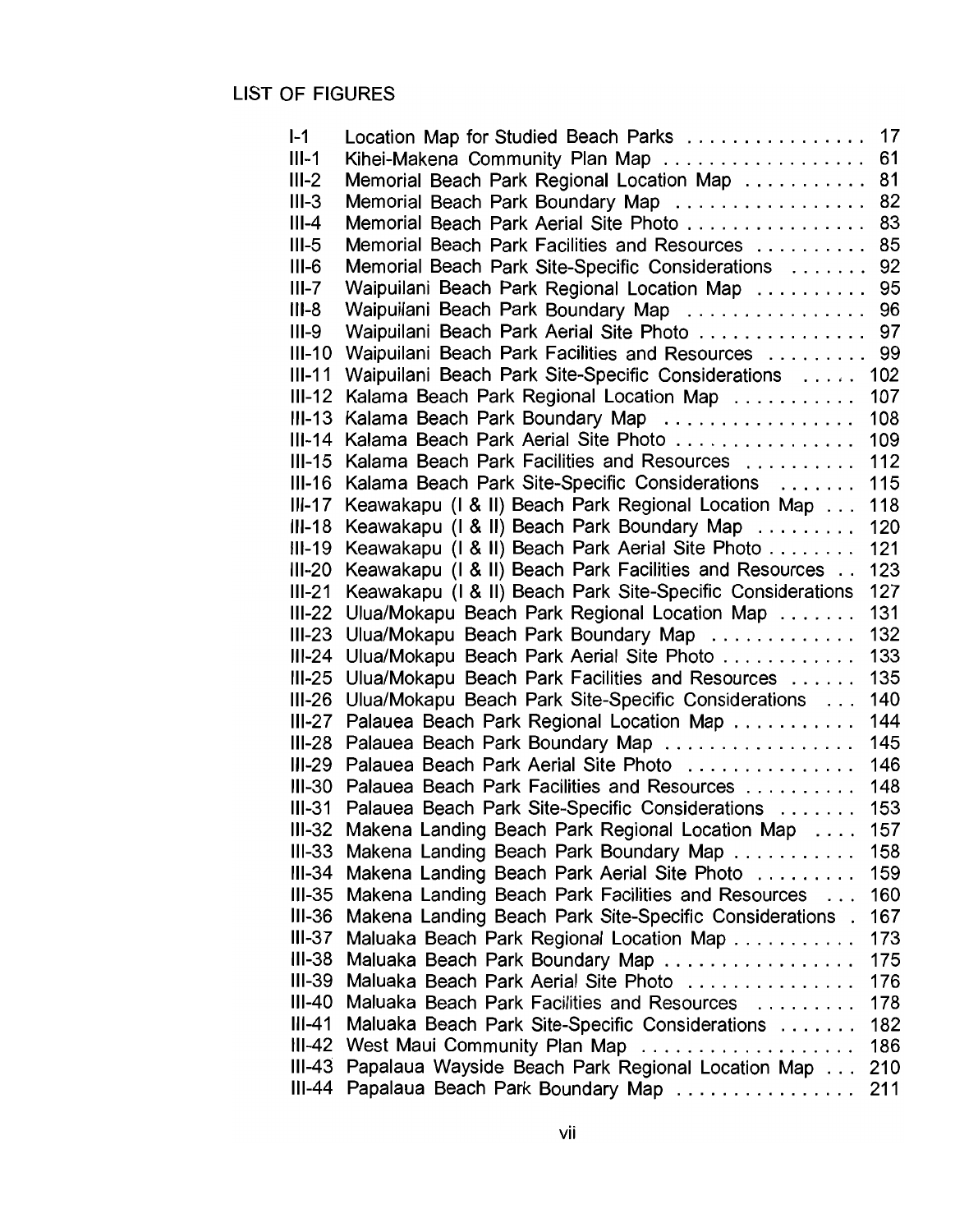| III-45     | Papalaua Beach Park Aerial Site Photo                    | 212 |
|------------|----------------------------------------------------------|-----|
| III-46     | Papalaua Beach Park Facilities and Resources             | 214 |
| III-47     | Papalaua Beach Park Site-Specific Considerations         | 218 |
| $III-48$   | Ukumehame Beach Park Regional Location Map               | 223 |
| $III-49$   | Ukumehame Beach Park Boundary Map                        | 224 |
| $III-50$   | Ukumehame Beach Park Aerial Site Photo                   | 225 |
|            |                                                          |     |
| $III - 51$ | Ukumehame Beach Park Facilities and Resources            | 227 |
| $III-52$   | Ukumehame Beach Park Site-Specific Considerations        | 232 |
| $III-53$   | Kamehameha Iki Beach Park Regional Location Map          | 235 |
| $III-54$   | Kamehameha Iki Beach Park Boundary Map                   | 236 |
| $III-55$   | Kamehameha Iki Beach Park Aerial Site Photo              | 237 |
| $III - 56$ | Kamehameha Iki Beach Park Facilities and Resources       | 239 |
| $III-57$   | Kamehameha Iki Beach Park Site-Specific Considerations.  | 244 |
| $III-58$   | Wahikuli Wayside Beach Park Regional Location Map        | 250 |
| $III-59$   | Wahikuli Wayside Beach Park Boundary Map                 | 251 |
| $III-60$   | Wahikuli Wayside Beach Park Aerial Site Photo            | 253 |
| $III-61$   | Wahikuli Wayside Beach Park Facilities and Resources     | 254 |
| $III-62$   | Wahikuli Wayside Beach Park Site-Specific Considerations | 259 |
| $III-63$   | Hanakao'o Beach Park Regional Location Map               | 263 |
| $III-64$   | Hanakao'o Beach Park Boundary Map                        | 264 |
| $III-65$   | Hanakao'o Beach Park Aerial Site Photo                   | 266 |
| $III-66$   | Hanakao'o Beach Park Facilities and Resources            | 267 |
| III-67     | Hanakao'o Beach Park Site-Specific Considerations        | 271 |
| $III-68$   | D. T. Fleming Beach Park Regional Location Map           | 275 |
| $III-69$   |                                                          | 276 |
| $III-70$   | D. T. Fleming Beach Park Boundary Map                    | 277 |
|            | D. T. Fleming Beach Park Aerial Site Photo               |     |
| $III-71$   | D. T. Fleming Beach Park Facilities and Resources        | 279 |
| III-72     | D. T. Fleming Beach Park Site-Specific Considerations    | 284 |
|            | III-73 Wailuku-Kahului Community Plan Map                | 289 |
|            | III-74 Waihee Beach Park Regional Location Map           | 310 |
|            | III-75 Waihee Beach Park Boundary Map                    | 311 |
|            | III-76 Waihee Beach Park Aerial Site Photo               | 312 |
|            | III-77 Waihee Beach Park Facilities and Resources        | 315 |
|            | III-78 Waihee Beach Park Site Specific Conditions        | 317 |
|            | III-79 Kanaha Beach Park Regional Location Map           | 321 |
|            | III-80 Kanaha Beach Park Boundary Map                    | 322 |
|            | III-81 Kanaha Beach Park (Undeveloped Portion) Aerial    |     |
|            |                                                          | 323 |
|            | III-82 Kanaha Beach Park (Developed Portion) Aerial Site |     |
|            | Photo                                                    | 324 |
|            | III-83 Kanaha Beach Park (Undeveloped) Facilities and    |     |
|            |                                                          | 328 |
|            | III-84 Kanaha Beach Park (Developed Portion) Facilities  |     |
|            | and Resources                                            | 329 |
|            | III-85 Kanaha Beach Park (Undeveloped) Site-Specific     |     |
|            | Considerations                                           | 337 |
|            |                                                          |     |

 $\hat{\mathcal{S}}$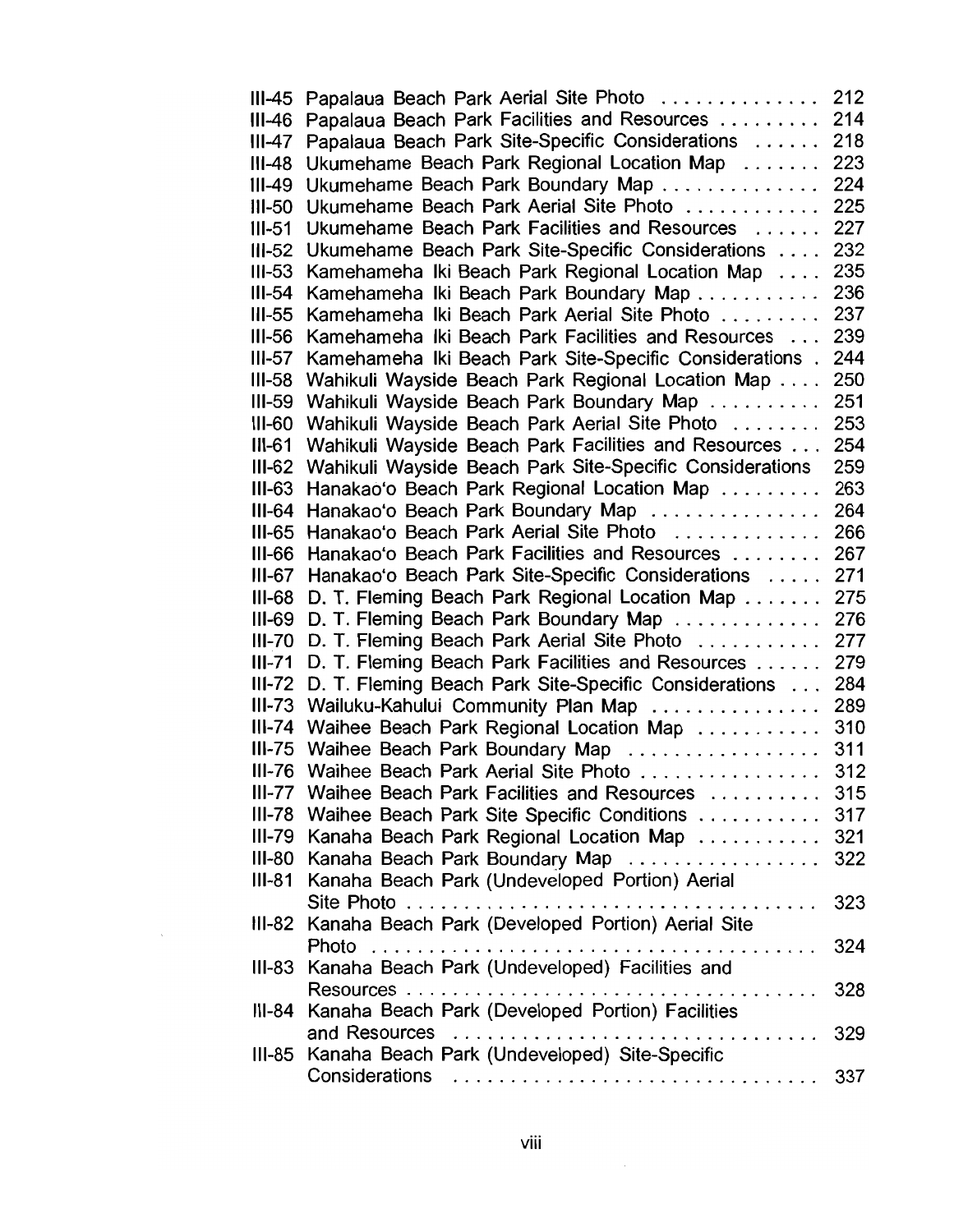| III-86 Kanaha Beach Park (Developed Portion) Site-Specific  |  |
|-------------------------------------------------------------|--|
|                                                             |  |
| III-87 Hana Community Plan Map  344                         |  |
| III-88 Hana Bay Beach Park Regional Location Map  355       |  |
| III-89 Hana Bay Beach Park Boundary Map  356                |  |
| III-90 Hana Bay Beach Park Aerial Site Photo  358           |  |
| III-91 Hana Bay Beach Park Facilities and Resources  359    |  |
| III-92 Hana Bay Beach Park Site-Specific Considerations 363 |  |

## LIST OF TABLES

| $I-1$    | Key Provisions of Chapter 13.04, Maui County Code  5           |
|----------|----------------------------------------------------------------|
| $I-2$    | County Parks to be Addressed in Study Scope<br>10              |
| $I-3$    | Remaining County Parks Not Addressed in Study Scope<br>11      |
| $ -4$    | Key Information for County Parks in Study Scope<br>18          |
| $-5$     | Stakeholder Meetings and Objectives<br>29                      |
| $II-1$   | Activities Offered as Indicated by Survey Responses<br>36      |
| $II-2$   | Transportation for Customers as Indicated by Survey            |
|          | 37                                                             |
| $II-3$   | Beach Park Usage as Indicated by Survey Responses<br>39        |
| $II-4$   | Multiple Beach Park Use as Indicated by Survey Responses<br>40 |
| $II-5$   | Beach Park Use Summary as Indicated by Survey Responses 41     |
| $II-6$   | Activity Use Summary as Indicated by Survey Responses<br>43    |
| $II-7$   | Facilities Used at County Beach Parks as                       |
|          | Indicated by Survey Responses<br>45                            |
| $II-8$   | CORA Operators Willing to Pay Higher Permit                    |
|          | Fees for Improvements, as Indicated by Survey Responses.<br>47 |
| $III-1$  | Maui County Activity Participation by Visitor Origin<br>56     |
| $III-2$  | Beach Park Locations by Community Plan Regions<br>59           |
| $III-3$  | State Land Use Designations and Surrounding Land Uses          |
|          | for Kihei-Makena Community Plan Beach Parks<br>65              |
| $III-4$  | Soil Association and Types for Kihei-Makena Community          |
|          | <b>Plan Beach Parks</b><br>68                                  |
| $III-5$  | Shoreline Geology and Coastal Erosion Rates for                |
|          | Kihei-Makena Community Plan Beach Parks<br>71                  |
| $III-6$  | Offshore Bottom Type for Kihei-Makena Community Plan<br>73     |
| $III-7$  | Stream Hydrology and Surface Drainage Characteristics          |
|          | for Kihei-Makena Community Plan Beach Parks<br>75              |
| $III-8$  | Memorial Beach Park CORA Operators<br>87                       |
| $III-9$  | Kalama Beach Park CORA Operators<br>113                        |
| $III-10$ | Keawakapu Beach Park CORA Operators<br>126                     |
| $III-11$ | Ulua/Mokapu Beach Park CORA Operators<br>138                   |
| $III-12$ | Palauea Beach Park CORA Operators<br>151                       |
| $III-13$ | Makena Landing Beach Park CORA Operators<br>164                |
| $III-14$ | Maluaka Beach Park CORA Operators<br>180                       |
| $III-15$ | State Land Use Designations and Surrounding Land               |
|          | Uses for West Maui Community Plan Beach Parks<br>191           |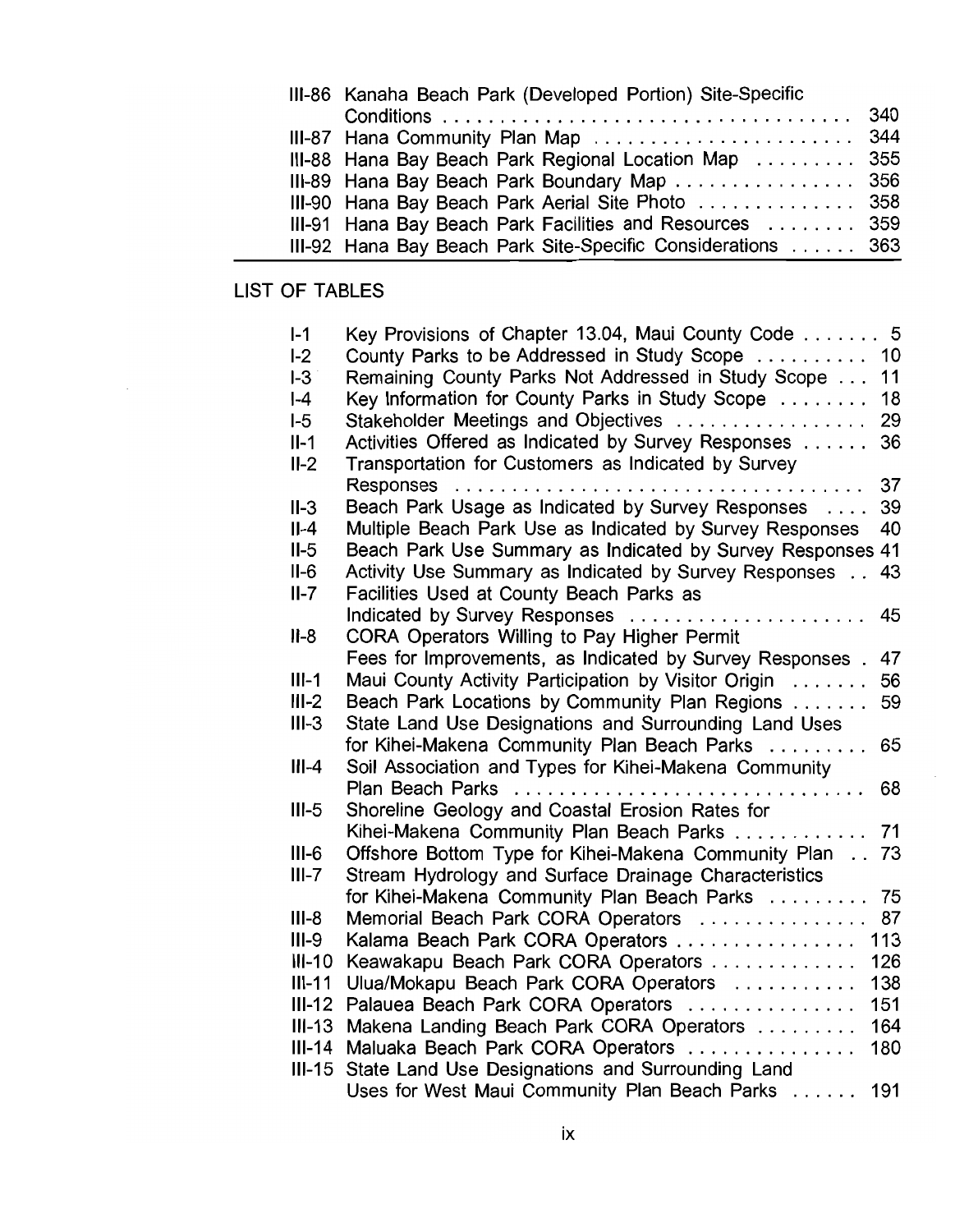|               | III-16 Soil Associations and Types for West Maui Community             |     |
|---------------|------------------------------------------------------------------------|-----|
|               | Plan Beach Parks<br>. . <b>.</b>                                       | 195 |
| $III-17$      | Shoreline Geology and Coastal Erosion Rates for West                   |     |
|               | Maui Community Plan Region Beach Parks                                 | 199 |
|               | III-18 Offshore Bottom Type for West Maui Community Plan               |     |
|               | Beach Parks                                                            | 200 |
| III-19        | Stream Hydrology and Surface Drainage Characteristics                  |     |
|               | for West Maui Community Plan Beach Parks                               | 203 |
| $III-20$      | Papalaua Beach Park CORA Operators                                     | 215 |
|               | III-21 Ukumehame Beach Park CORA Operators                             | 228 |
| $III-22$      | Kamehameha Iki Beach Park CORA Operators                               | 241 |
| <b>III-23</b> | Wahikuli Wayside Beach Park CORA Operators                             | 256 |
| $III-24$      | Hanakao'o Beach Park CORA Operators                                    | 269 |
|               | III-25 D.T. Fleming Beach Park CORA Operators                          | 282 |
| <b>III-26</b> | State Land Use Designations and Surrounding                            |     |
|               | Land Uses for Wailuku-Kahului Community Plan Beach                     |     |
|               | <b>Parks</b>                                                           | 295 |
|               | III-27 Soil Association and Types for Wailuku-Kahului                  |     |
|               | Community Plan Beach Parks                                             | 298 |
| III-28        | Shoreline Geology and Coastal Erosion Rates for                        |     |
|               | Wailuku-Kahului Community Plan Beach Parks                             | 301 |
| III-29        | Offshore Bottom Type for Wailuku-Kahului Community                     |     |
|               | <b>Plan Beach Parks</b><br>. . <i>.</i> . <b>.</b> .                   | 302 |
| III-30        | Stream Hydrology and Surface Drainage Characteristics                  |     |
|               | for Wailuku-Kahului Community Plan Beach Parks<br><b>College State</b> | 304 |
| $III-31$      | Developed and Undeveloped Portions Within                              |     |
|               | Kanaha Beach Park                                                      | 326 |
| III-32        | Kanaha Beach Park CORA Operators                                       | 332 |
| $III-33$      | State Land Use Designations and Surrounding Land                       |     |
|               | Uses for Hana Community Plan Beach Parks                               | 347 |
| III-34        | Soil Association and Types for Hana Community Plan                     |     |
|               | Beach Parks                                                            | 348 |
|               | III-35 Offshore Bottom Type for Hana Community Plan Beach              |     |
|               | Parks<br>. . <i>.</i>                                                  | 350 |
| $III-36$      | Stream Hydrology and Surface Drainage Characteristics                  |     |
|               | for Hana Community Plan Beach Parks                                    | 351 |
| $III-37$      | Hana Bay Beach Park CORA Operators                                     | 361 |
| $IV-1$        | CORA Focus Group Meetings                                              | 394 |
| $IV-2$        | Memorial Beach Park Field Observation Summary                          | 397 |
| $IV-3$        | Waipuilani Beach Park Field Observation Summary                        | 403 |
| $IV-4$        | Kalama Beach Park Field Observation Summary                            | 407 |
| $IV-5$        | Keawakapu Beach Park (I and II) Field Observation                      |     |
|               |                                                                        | 412 |
| $IV-6$        | Ulua/Mokapu Beach Park Field Observation Summary                       | 418 |
| $IV-7$        | Palauea Beach Park Field Observation Summary                           | 426 |
| IV-8          | Makena Landing Beach Park Field Observation Summary.                   | 431 |
| $IV-9$        | Makena Landing Beach Park Roadside Parking Conditions                  | 433 |
|               |                                                                        |     |

 $\frac{1}{2}$ 

 $\hat{\boldsymbol{\beta}}$ 

 $\sim$   $\sim$ 

 $\ddot{\phantom{a}}$